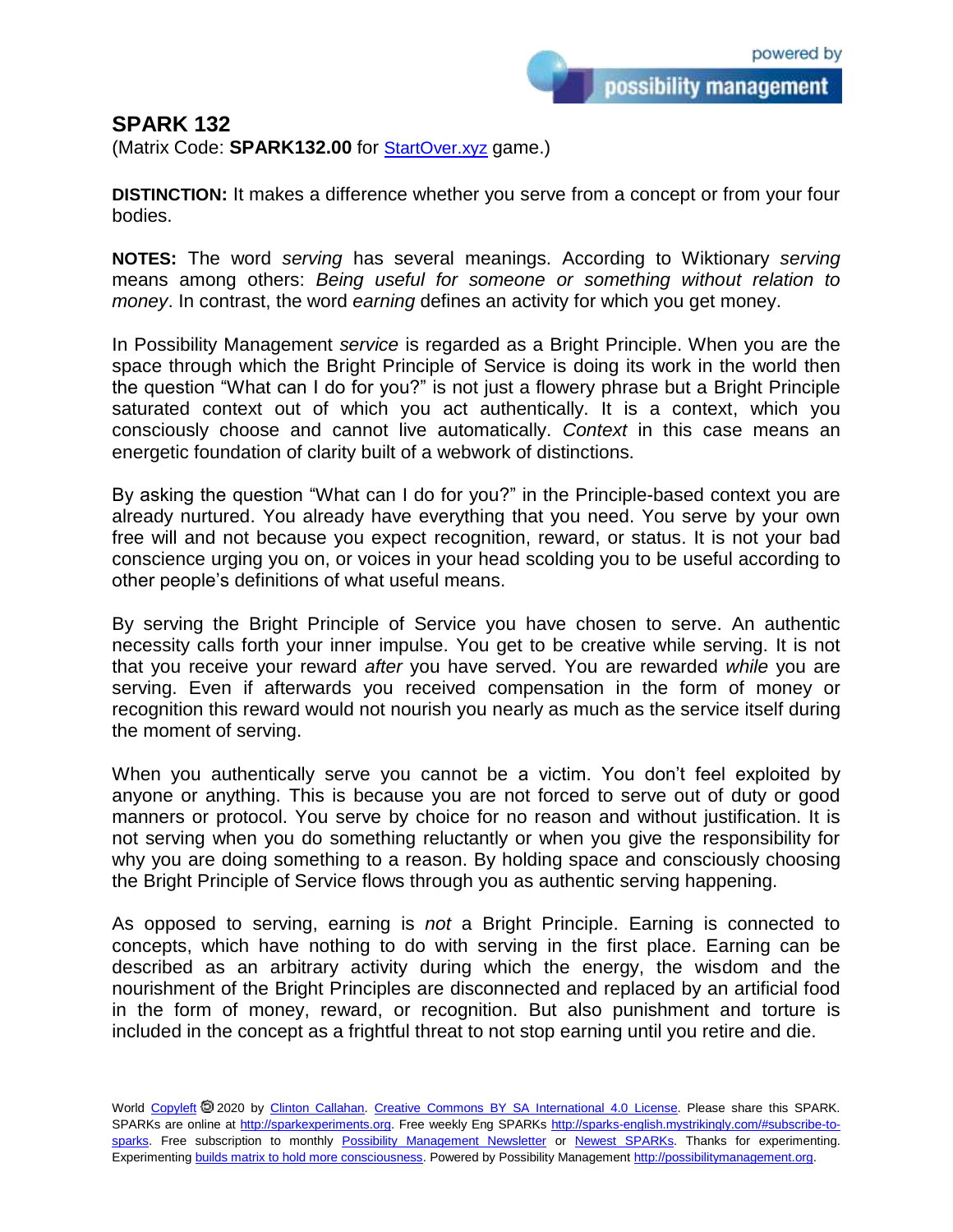

World [Copyleft](https://en.wikipedia.org/wiki/Copyleft) @ 2020 by [Clinton Callahan.](http://clintoncallahan.mystrikingly.com/) [Creative Commons BY SA International 4.0 License.](https://creativecommons.org/licenses/by-sa/4.0/) Please share this SPARK. SPARKs are online at [http://sparkexperiments.org.](http://sparks-english.mystrikingly.com/) Free weekly Eng SPARKs [http://sparks-english.mystrikingly.com/#subscribe-to](http://sparks-english.mystrikingly.com/#subscribe-to-sparks)[sparks.](http://sparks-english.mystrikingly.com/#subscribe-to-sparks) Free subscription to monthly [Possibility Management Newsletter](https://possibilitymanagement.org/news/) or [Newest SPARKs.](https://www.clintoncallahan.org/newsletter-1) Thanks for experimenting. Experimentin[g builds matrix to hold more consciousness.](http://spaceport.mystrikingly.com/) Powered by Possibility Managemen[t http://possibilitymanagement.org.](http://possibilitymanagement.org/)